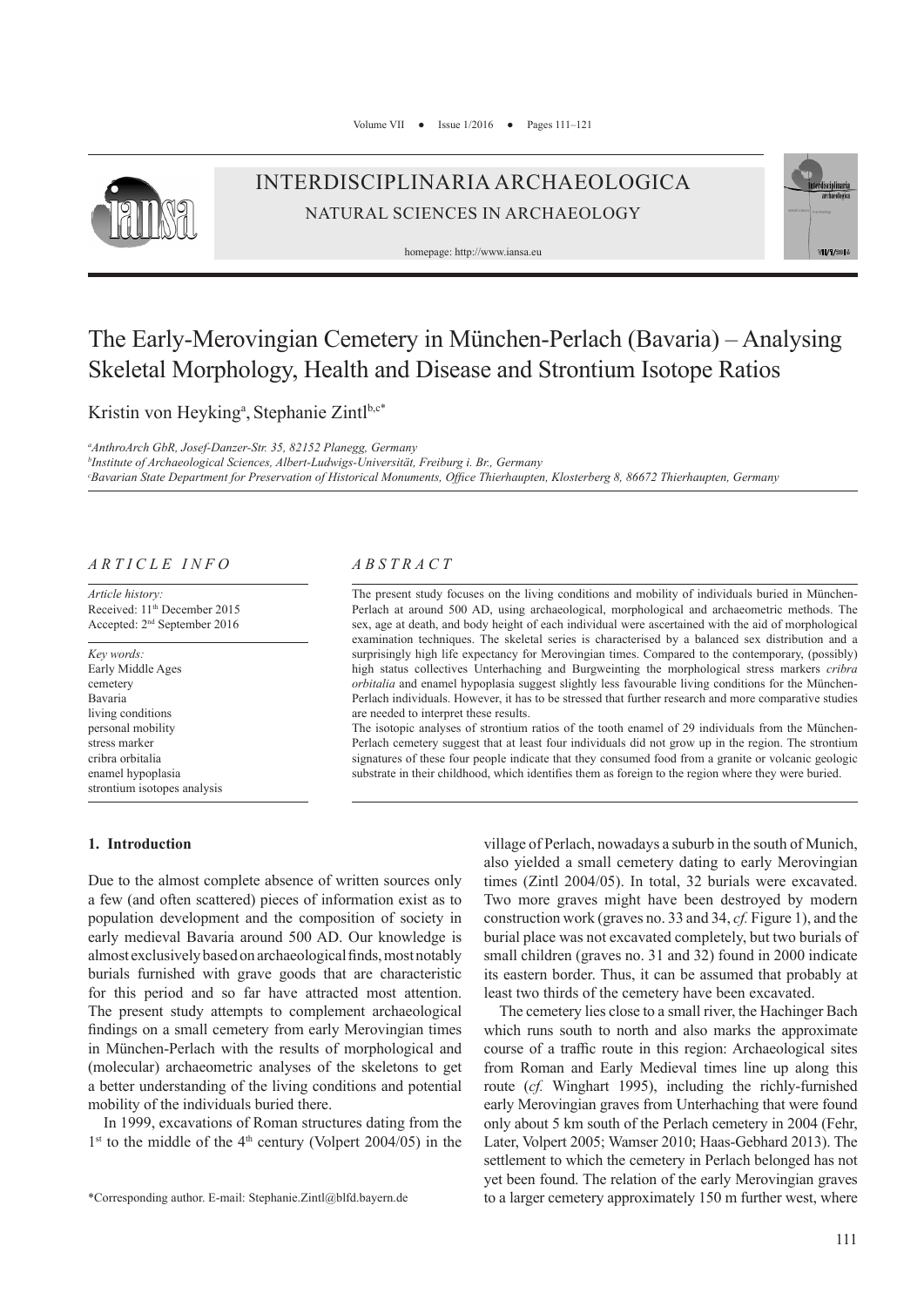



**Figure 1.** Plan of the cemetery in München-Perlach, Schmidbauerstraße; excavations in 1999 and 2000.

an unknown number of graves dating to the  $7<sup>th</sup>$  century AD were destroyed in 1968, remains unclear.

All 32 burials in Perlach are single inhumation burials: the skeletons supine with their heads to the west of the grave. The grave pits are comparatively deep for Early Medieval graves in the Munich gravel plain, with most depths ranging between about 1 m and 1.3 m under the excavation's ground level (measured after the top soil was removed); something that seems to be typical of graves from earliest Merovingian times in the region (H.-P. Volpert, pers. comm.). The graves are quite narrow, with widths between about 0.4 and 0.7 m at the level of the skeleton. In a few cases the remains or stains of wood indicate narrow wooden coffins or, in at least one case (grave no. 7), burial in a tree-trunk coffin. In other graves the positions of the skeletons' upper extremities being very close to the body also suggest burial in tree-trunk coffins. This fits well with the cemetery's date, since tree-trunk coffins are a common characteristic of early Merovingian graves in southern Germany (Zintl 2004/05: 342). In grave no. 28 a pottery vessel was deposited in a sort of niche at the narrow end of the grave pit, west of the child's head. Except for a small vessel in another child's grave (grave no. 1), this is the only evidence of the deposition of vessels or food in the whole cemetery.

very sparsely: most male burials only contained a knife and/or a simple belt buckle. The man in grave no. 13 was the only one who was buried with a weapon, namely a very small seax (a single-edged bladed sword typical for Merovingian times), and some tools in a small bag. Seven of the women and a child were buried with brooches, but notably none of them wore a full set of four brooches and all bow brooches occur as single pieces only (all graves in the cemetery are undisturbed). Other dress accessories and jewellery include glass and amber beads, that were worn around the neck, around the waist or hanging from the belt, and knives, metal rings and other small things, also worn hanging from the belt. The woman in grave no. 4 was buried with a set of three iron keys and an iron sieve spoon – such spoons are usually made of silver and thought to have been used for serving spiced wine (Knaut 1993, 103; Martin 1984; Zintl 2004/05, 300). Both the small finds and the burial customs allow dating the graves to the later part of the  $5<sup>th</sup>$  and the early  $6<sup>th</sup>$  centuries AD; the cemetery was used for burial for approximately 50 or 60 years.

The dead were buried in their clothes, but – as is typical of early Merovingian times – male graves were furnished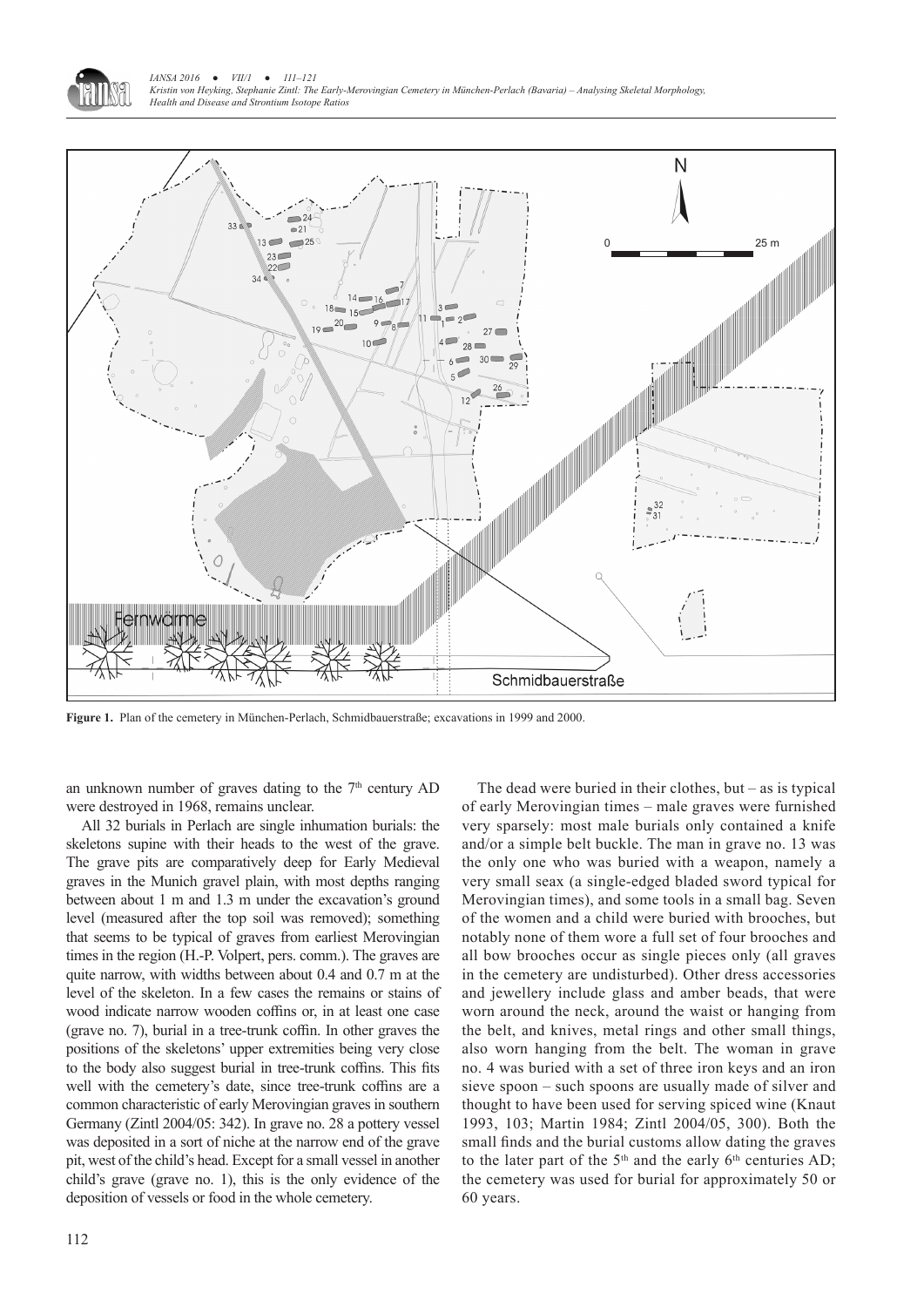

# **2. Anthropological methods**

# **2.1 Morphology (age and sex diagnosis, estimation of body height)**

Methods of morphological age-of-death and sex determination and body height calculation, as well as the respective results and discussion, can be taken from the contribution by Harbeck *et al.* (2016). Methods of sex determination for children, as well as the respective results for the burial sites Burgweinting Nord-West II and Burgweinting Kirchfeld-West can be taken from Schleuder and Codreanu-Windauer (2013). For analysing paleodemographic parameters the collective under study was first tested as to its representativeness according to the formulae of Bocquet and Masset (1977), after which life tables were calculated (*cf.* Acsádi, Nemeskéri 1970).

# **2.2 Unspecific stress markers**

The term "unspecific stress markers" is used for pathological changes in bones or teeth which cannot be attributed to a certain defined disease (Lewis, Roberts 1997). In the present study *cribra orbitalia* as well as enamel hypoplasias were evaluated.

*Cribra orbitalia* are defined as porous or sieve-like foramina of the so-called *lamina externa* in the region of the orbital roof. In this study they were classified into two stages according to the size of the covered area in the orbit (Steckel *et al.* 2005; *cf.* Table 1); at least one orbit had to be present and observable.

Enamel hypoplasias are defects concerning the thickness of the dental enamel layer manifesting themselves as linear, pit-like or more or less extended enamel mineralization disorders (Goodman, Rose 1990; Hillson, Bond 1997). They result from stress phases affecting an individual during the period of enamel formation (amelogenesis) in their infancy or childhood: the formation of enamel by ameloblasts is disturbed resulting in structural disorders in the form of hypoplastic defects (Goodman, Rose 1990). Once developed, the dental enamel is not remodelled during the further life of an individual, thus being an irreversible indicator of stress during infancy or early childhood.

Transversal enamel hypoplasias are classified into three stages depending on the degree of their expression (Global History of Health Project 2005, after Schultz 1988) (*cf.* Table 2).

The age of formation of an enamel hypoplastic defect was determined by comparison with the dental development scheme of Massler *et al.* (1965).

# **3. Results and discussion**

#### **3.1 Sex ratio and distribution of age-of-death**

The results for each individual regarding age-of-death, sex, body height, *cribra orbitalia*, enamel hypoplasia and the strontium isotope measurements are listed in Table 6.

Of the 32 individuals examined 90.6% (n=29) can be sexed:  $31.2\%$  (n=10) are determined as female,  $9.4\%$  (n=3) as likely female, 25% (n=8) as male and a further 25% (n=8) as likely male. Thus  $9.4\%$  (n=3) of the Perlach individuals are of indeterminate morphological sex. Combining the respective categories "female" and "likely female" as well as "male" and "likely male" results in 40.6% female individuals versus 50% male individuals.

A morphological age-of-death diagnosis was possible for all of the 32 individuals (Table 3).

Figure 2 shows the sex distribution within the different age classes of the total collective (for details see: Haebler *et al.* 2006, Table 1).

Of the 32 individuals buried in the Perlach cemetery 25% (n=8) are children (age classes Infans1 and Infans2). Other Early Medieval necropoles show lower percentages of child burials, for example: Unterhaching, only 10% (Harbeck *et al.* 2013); Burgweinting Kirchfeld-West 15.8%; Burgweinting Nord-West II 13.4% (Harbeck *et al.* 2016); and Altenerding 16.6% (Zink 1999). The mortality of children (reflected in their proportion of the cemetery collective) is regarded as an indicator of the living conditions (*cf.*, for example, Grupe *et al.* 2005). However, since the proportion of child burials in Early Medieval cemeteries is in most cases quite small, it is usually assumed that either not all of the individuals

**Table 1.** Standard for scoring *cribra orbitalia.*

| <b>Stage</b> | Degree of expression                                                                                                   |
|--------------|------------------------------------------------------------------------------------------------------------------------|
|              | No orbits present for observation                                                                                      |
|              | Absent with at least one observable orbit                                                                              |
|              | A cluster of mostly fine foramina covering a small area $(\leq 1$ cm <sup>2</sup> )                                    |
|              | Substantial area ( $>1$ cm <sup>2</sup> ) covered by small and/ or larger foramina with a tendency to cluster together |
|              |                                                                                                                        |

**Table 2.** Standard for scoring enamel hypoplasias.

| <b>Stage</b> | Degree of expression                  |
|--------------|---------------------------------------|
| $\Omega$     | Tooth not present or unobservable     |
|              | No linear enamel hypoplasia           |
|              | One hypoplastic line present          |
|              | Two or more hypoplastic lines present |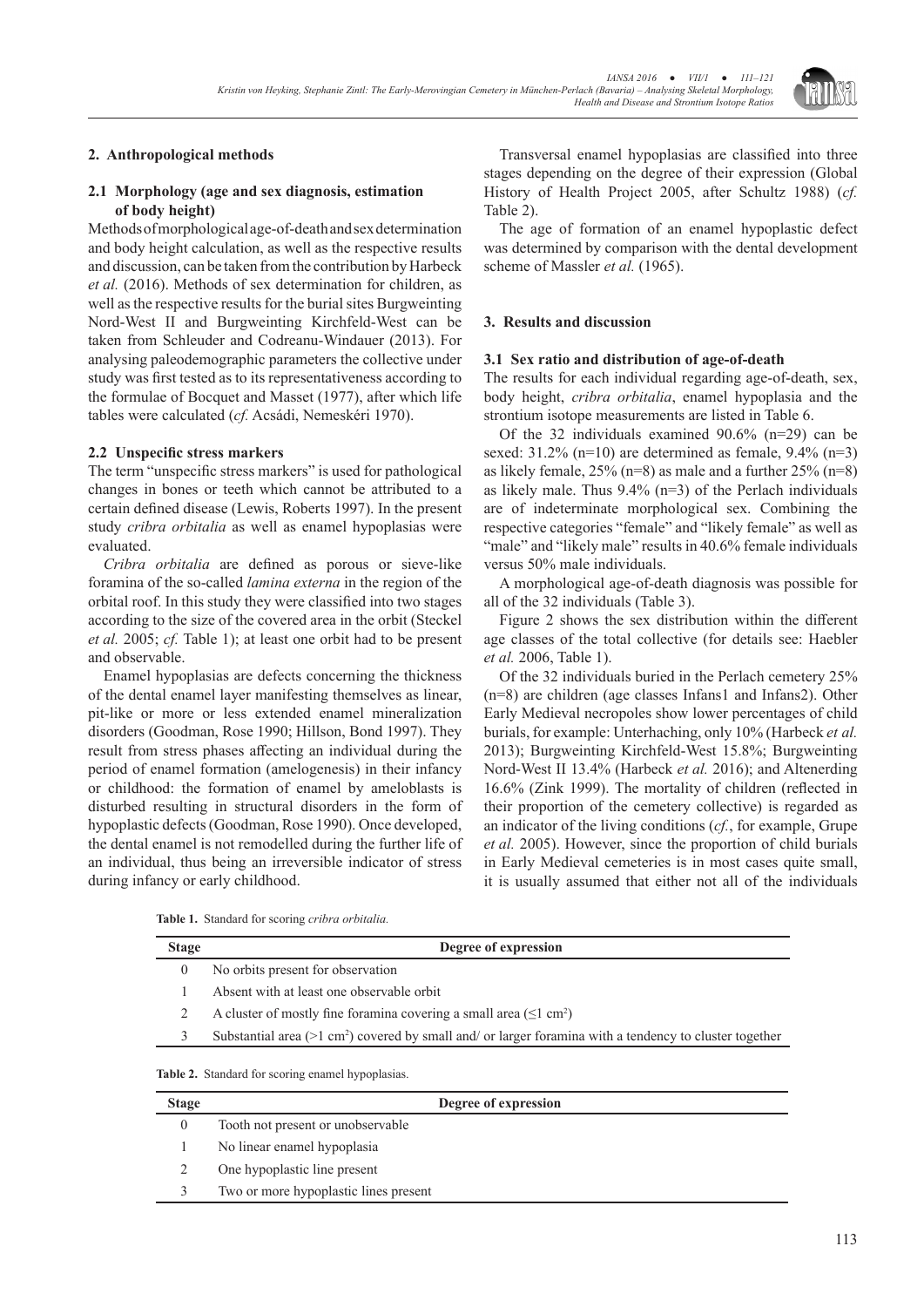



**Figure 2.** Distribution of morphological age and sex.

**Table 3.** Age distribution in München-Perlach.

| Age class                      | Absolute number (n)           | Percentage |  |
|--------------------------------|-------------------------------|------------|--|
| Infans1 $(0-6$ years)          | 6                             | 18.80%     |  |
| Infans $2(7-12 \text{ years})$ | $\mathfrak{D}_{\mathfrak{p}}$ | $6.20\%$   |  |
| juvenile (13–20 years)         | 1                             | 3.10%      |  |
| adult $(21-40 \text{ years})$  | 11                            | 34.40%     |  |
| mature $(41-60 \text{ years})$ | 9                             | 28.10%     |  |
| senile $(60+ \text{years})$    | 3                             | 9.40%      |  |
| total                          | 32                            | $100\%$    |  |

who died already as an infant or child were buried in the regular cemeteries, or that the graves of children are underrepresented due to other circumstances, as, for example, the poor preservation prospects of bones (summarised in Lohrke 2004, 38–40; Herrmann *et al.* 1990). The comparably high proportion of individuals who died early in the München-Perlach collective might reflect the real mortality of infants and children somewhat better (for details, see below).

Among the buried individuals of juvenile age or higher age classes a balanced sex ratio is observed in the Perlach population, even though the cemetery was not excavated completely: 12 male individuals versus 11 female individuals – as opposed to the contemporary necropoles of Unterhaching and Burgweinting which are characterized by a significant female surplus (*cf.* Harbeck *et al.* 2013; Harbeck *et al.* 2016).

Most individuals in Perlach had died in the adult age class (34.4%), followed by those of the mature age class (28.1%). A similarly balanced ratio can be observed in Burgweinting Nord-West II (see Harbeck *et al.* 2016). In contrast to this, more individuals had died in the mature than in the adult age class in Burgweinting Kirchfeld-West and in Unterhaching (Harbeck *et al.* 2013). A shift to mature age-of-death, showing longer life spans of individuals, indicates better living conditions. Yet, one should keep in mind that the small sample size can only show tendencies – for more farreaching comparative interpretations more populations with more individuals would be necessary.

The senile age-class comprised female individuals only; accordingly, more male individuals had died in the adult and mature age class in the München-Perlach collective.

#### **3.2 Paleodemography**

To obtain further information for the reconstruction of demographic processes, life expectancy and mortality rate were calculated for the collective of München-Perlach. For all of the following calculations and discussion thereof, the small sample size of only 32 individuals and also the fact that the cemetery was not excavated completely should be kept in mind. Thus, all of the following only indicates tendencies. Statistical tests were not applied due to the small sample size.

A methodically correct analysis of paleodemographic structures first requires validating the collective under study with regard to its representativeness.

For that purpose two quotients had to be calculated: the ratio of the 5- to 9-year-old individuals to the 10- to 14-yearold individuals (expected value:  $\geq$ 2), as well as the ratio of the 5- to 14-year-old individuals to the grown-ups  $\geq$ 20 years (expected value:  $\geq 0.1$ ) (after Bocquet, Masset 1977). The first-mentioned ratio comes to 13.3 in the collective under study, thus meeting the expectations. The ratio of the number of 5- to 14-year-old individuals to the number of adult/ mature/senile individuals is 0.175 in München-Perlach, again corresponding to the expected value of  $\geq 0.1$ . Despite the cemetery's incomplete excavation, the Munich-Perlach collective seems to be representative.

In the following, life expectancies and mortality rates will be compared. A fundamental requirement is the presence of valid individual data as to age-of-death and sex (Grupe *et al.* 2005).

In Figure 3 the sex-specific life expectancy of the individuals of München-Perlach is shown (values calculated by means of a life table).

Average life expectancy at birth is 28.9 years for male individuals and 36.4 years (a conspicuously high value) for female individuals. However, a deficit of infants being buried (*cf.* above) can lead to an "artificially increased" average life expectancy at birth and at the same time to an unrealistically low mortality (rate) in the age class of infants (Grupe *et al.* 2005) (see Figures 3 and 4). The mentioned "infant deficit" is often observed in historical graveyard collectives (*cf.* Strott 2006; Zink 1999) and may be postulated for München-Perlach, too, as female infants seem to be missing completely in this collective. Therefore the real female life expectancy at birth was probably lower than that shown in the diagram.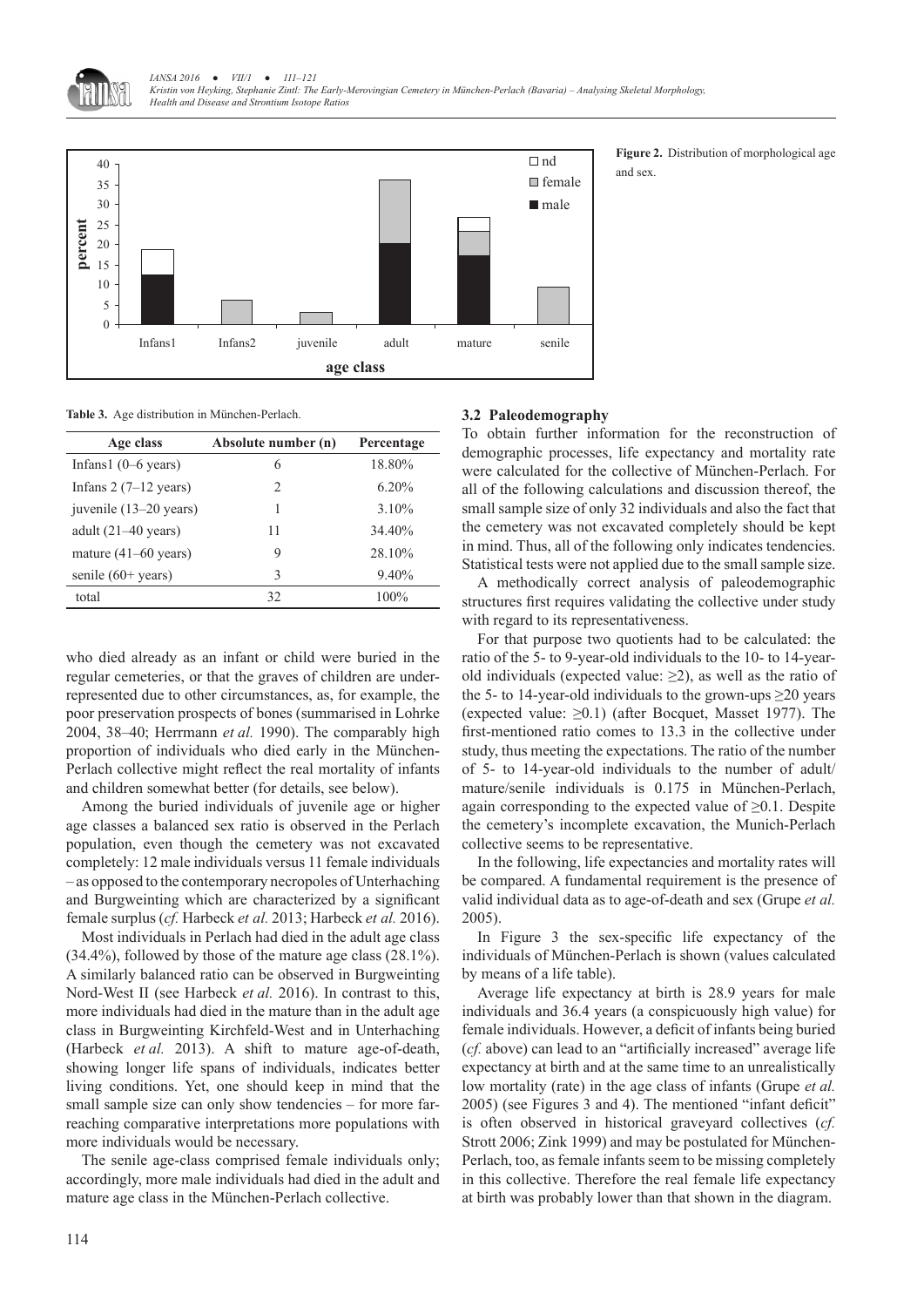

**Figure 3.** Life expectancy (years) for males and females of the München-Perlach collective.



The phenomenon of higher life expectancies for female individuals is seen in all age classes. A maximum difference of slightly more than 10 years can be noticed for the age span of 25 to 29 years. Beyond the age of 45 years a gradual adjustment can be observed.

According to Langenscheidt (1985) a life expectancy at birth of more than 26 years – here true for both sexes – indicates generally good living conditions.

Figure 4 shows the life expectancy values of the population of München-Perlach compared to the two collectives of Burgweinting (male and female individuals are combined in this diagram).

Life expectancy is considerably higher for the individuals from both Burgweinting necropoles, the difference being at least around 2 to 3 years on average. In a comparative study of different Early-Medieval graveyard populations, Langenscheidt (1985) found that average life expectancy at birth in those times was 22 to 29 years. Yet in the case of the München-Perlach individuals it is even a little higher at 31 years. Factors influencing life expectancy are, for

**Figure 4.** Comparison of life expectancies**;** in the case of the Burgweinting collectives the authors used a different set of age classes (class size  $> 5$  yrs), which explains the isolated dots in the diagram. Values for Burgweinting taken from Harbeck *et al.* (2016).

example: hygienic conditions, food supply and diseases (children's diseases, infectious diseases, *etc.*). A higher life expectancy can therefore be seen as an indication of a generally better supply situation. Conditions seem to have been slightly above average in München-Perlach, and yet still considerably poorer than in Burgweinting. However, this conclusion should be taken with caution, as it is probable that the high life expectancy at birth in Perlach, and even more so in both Burgweinting necropoles, might be partly due to a deficit of infants' and children's burials in these cemeteries (*cf.* above).

In Figure 5 the mortality rate of the München-Perlach collective is shown (male and female individuals separated).

The lowest mortality rate is found for individuals aged 10–14 years (with the exception of female individuals at birth; for possible reasons, see above), and thus in the age group with the "naturally" lowest risk of death within a population (Grupe *et al.* 2005). Another conspicuous aspect is the high female mortality in the early adult age of 20–24 years which can be explained by the potential risks coming with

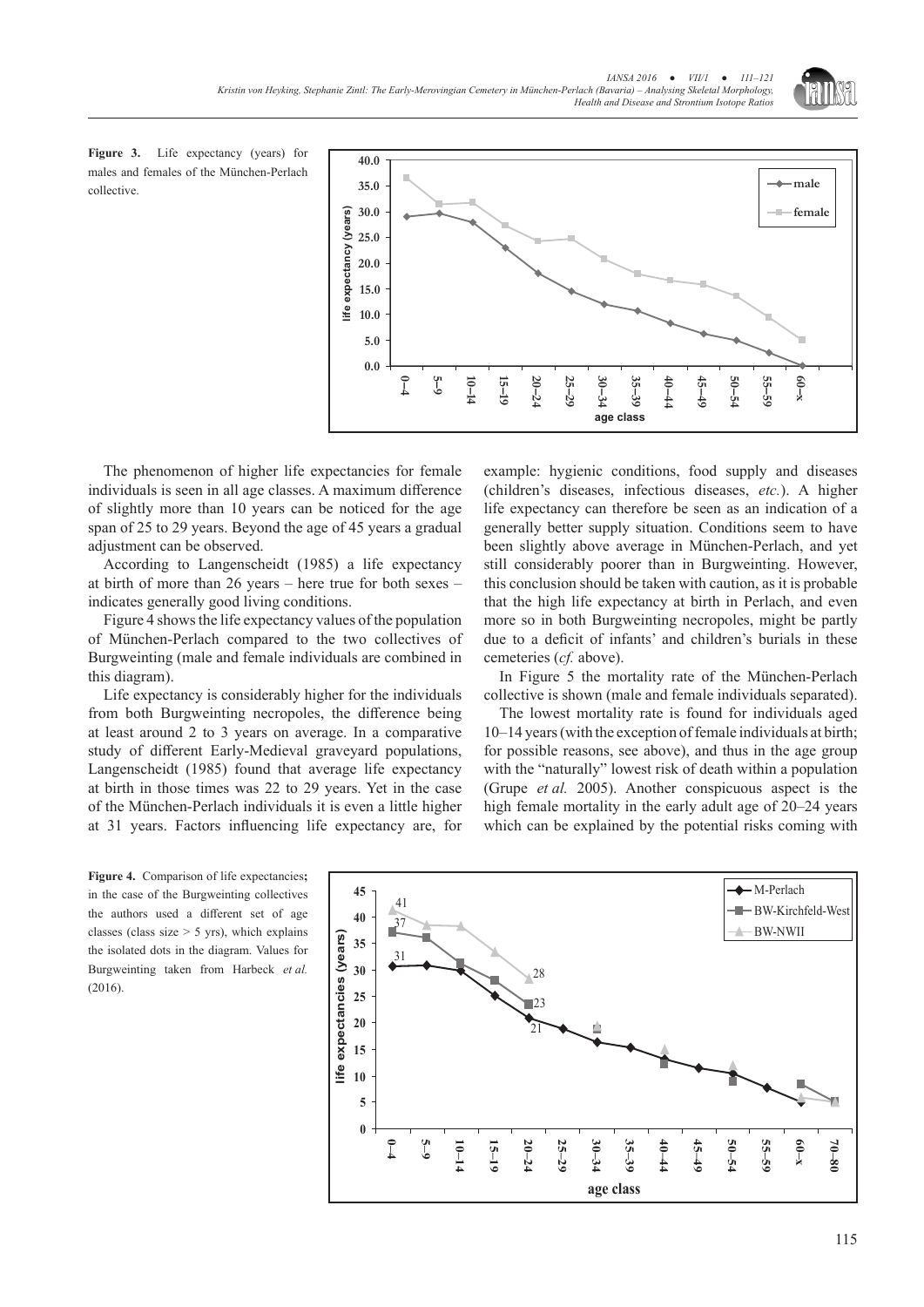*IANSA 2016 ● VII/1 ● 111–121 Kristin von Heyking, Stephanie Zintl: The Early-Merovingian Cemetery in München-Perlach (Bavaria) – Analysing Skeletal Morphology, Health and Disease and Strontium Isotope Ratios*



**Figure 5.** Mortality rate (‰) for males and females of the München-Perlach collective.

pregnancy and childbirth (situations not unlikely at this age) (Wahl 1992). Once having survived this critical age, female individuals may have been more robust when facing diseases (*cf.* below) than male individuals whose mortality constantly increases after juvenile age. A reason for the latter may be seen in the male individuals bearing (and using) arms on reaching juvenile age (Kokkotidis 1999).

Yet, in the population of München-Perlach only a few traumatic bone lesions could be observed; however, these were exclusively in male individuals: a fracture of the left clavicle (age: 30–50 years; burial no. 22), a skull trauma caused by blunt force and a radius fracture both in one individual (age: 30–50 years; burial no. 23), and a fracture of a right metacarpal bone (age: 40–60 years; burial no. 27). All traumatic lesions had healed: in none of the Perlach individuals a fatal and/or unhealed trauma could be observed.

A medical study on sex-specific mortality showed that today men have a higher mortality than women. It is especially noteworthy that men are more sensitive to parasites and infectious diseases, which, moreover, are more often fatal in men than in women (Owens 2008). Such explanations valid for modern human populations may also be true for Early Medieval people.

# **4. Stress markers**

#### **4.1 Stress markers: methodological background**

The term "stress" means physical or mental pressure on an individual. The interaction of man with his environment is of essential importance in this context. Any change in environmental conditions, as, for example, the evolution of new diseases or altered climatic conditions, requires some form of human adaptation, which is often connected to a higher stress level.

Traditional interpretations of pathological change are based on the following hypothesis: in general, people who are living under difficult conditions, being ill or undernourished show more strongly-expressed pathological lesions than the more privileged healthy parts of a population. This has been confirmed by comparative studies on cemetery collectives representing different social strata (*cf.* Bennike *et al.* 2005; Ribot, Roberts 1996; Timmermann 2009).

Skeletal manifestations of stress are, for instance, enamel hypoplasias and *cribra orbitalia*; these symptoms thus make stress "measurable". The incidence of certain stress markers and their relationship can provide information about the morbidity of a population (Ribot, Roberts 1996).

*Cribra orbitalia* can result from different (pathological) conditions: on the one hand, the anaemic conditions connected with hypertrophy of the erythropoietic bone marrow are held responsible for the porous reorganization of the orbit roof (*e.g.* Aufderheid, Rodriguez-Martin 1998). Frequently, acquired anaemias, resulting from iron deficiency, for instance, induce the forming of *cribra orbitalia*; the causes are a reduced iron intake due to deficient nutrition as well as to malabsorption, and/or chronic loss of blood in the intestines because of infections or a parasitic infestation (Schutkowski, Grupe 1997; Steinbock 1967). Walker *et al.* (2009), on the other hand, assume the cause to be a megaloblastic anaemia induced by a deficiency in folic acid or vitamin B 12. Other possible causes of *cribra orbitalia* are a lack of vitamin C (Grupe 1995; Sullivan 2005) or rickets (Ribot, Roberts 1996). According to histological studies, inflammation can also lead to hypervascularity and, by that, to the macroscopically-recognizable porosities of the orbits (Wapler *et al.* 2004).

Different causes are also given for the formation of enamel hypoplasia. Besides congenital malformations and traumata, metabolic stress is especially regarded as causative (Goodman, Rose 1990). In this context, for example, children's diseases and malnutrition have to be mentioned (Hillson, Bond 1997).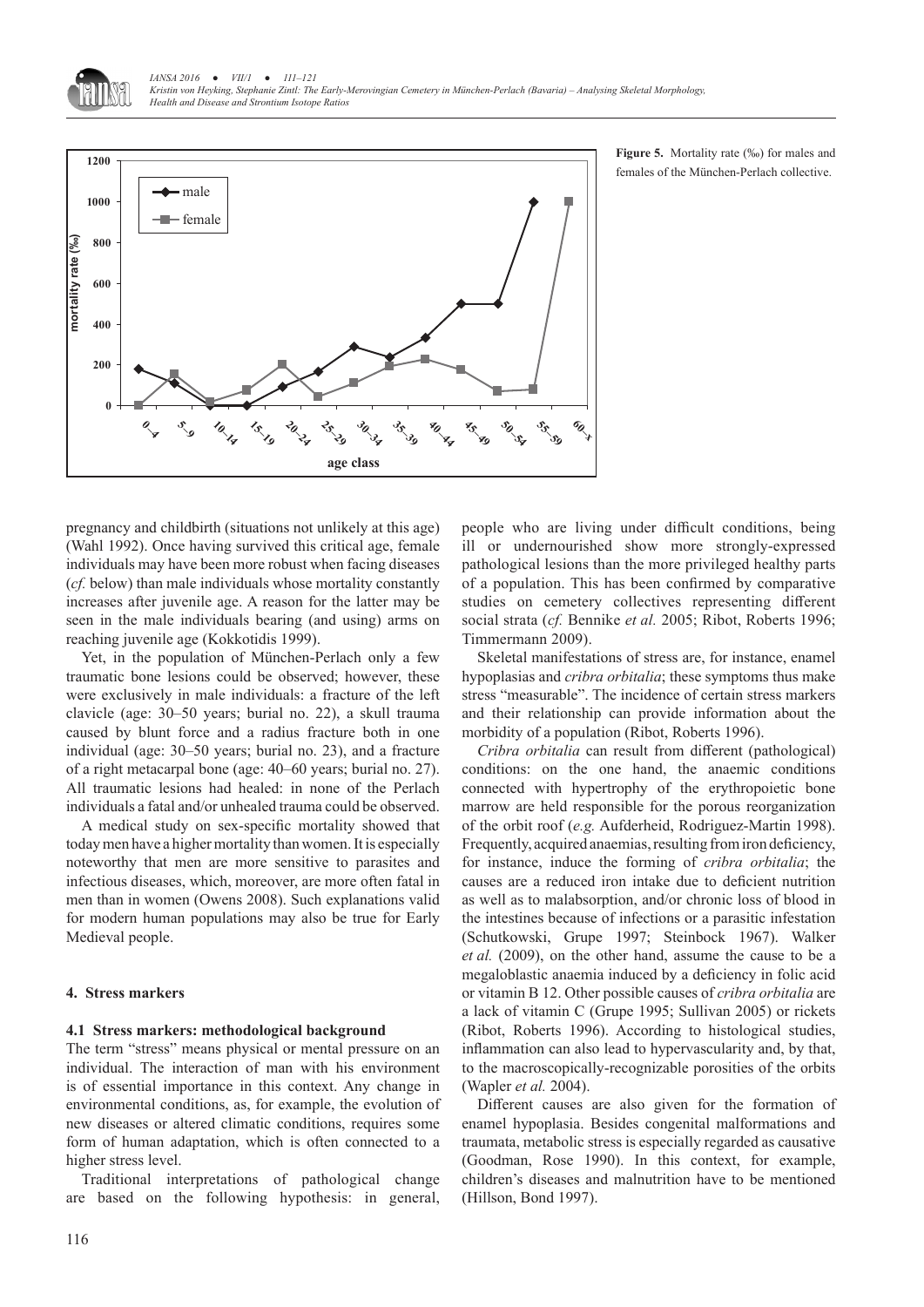

#### **4.2 Stress markers: results**

The observed frequencies of *cribra orbitalia* and enamel hypoplasia are both listed in Table 6.

# **4.3 Stress markers: discussion**

Table 4 demonstrates that the total frequency of *cribra orbitalia* in the Perlach population is comparable to the frequency in the Wenigumstadt collective, while considerably exceeding the values of Burgweinting and Unterhaching (the last-mentioned graveyard located at a distance of only 5 km from the Perlach necropolis).

Since the majority of *cribra orbitalia* develops during infancy or childhood, lesions observed in grown-up individuals are explained by insufficient bone remodelling, which allows the *cribra orbitalia* to persist up into adult age (Stuart-Macadam 1985). In the present study, a high frequency of subadult individuals showed *cribra orbitalia*. The observation that predominantly children were affected by *cribra orbitalia* is underpinned in München-Perlach by the fact that active and extensive lesions (stage 3) were found exclusively in the age classes Infans 1 or Infans 2 (see Table 6).

Neither rickets nor scurvy (resulting from vitamin C deficiency) could be diagnosed in the Perlach collective; both can therefore be excluded as possible causes in the observed cases of *cribra orbitalia*. In three individuals, periosteal changes – which can be induced by inflammatory processes – and *cribra orbitalia* were diagnosed together (grave no. 11, 21, and 31, all individuals subadult), so a combined cause for both lesions seems likely in these cases.

For the other individuals, an inadequate supply of, for example, vitamin B 12, or a case of heavy parasite infestation may have caused the *cribra orbitalia*.

When compared to other Early-Medieval burial sites (see Table 5), München-Perlach shows the highest frequency of enamel hypoplasia when considering the total population (44%), whereas the hypoplasia incidence among the subadults alone (16.7%) is found in the mid-range (because of the small sample size the Wenigumstadt collective cannot be regarded as representative here). In contrast to *cribra orbitalia,* which may disappear in adults due to lifelong bone remodelling, enamel hypoplasia, once developed, remains for life. The total frequency, therefore, is a considerably more significant aspect in a comparative interpretation of (historical) living conditions.

Not only the frequency of enamel hypoplasia but also the degree of its expression is of importance for an interpretation of individuals' living conditions. Two or more linear hypoplasia formed in one tooth crown (stage 3) reflect a recurrent or chronic stress situation having affected the infant or child. Almost half of the individuals concerned (45.5%, 5/11; *cf.* Table 6) in the München-Perlach collective show stage 3 implying repeated phases of stress.

**Table 4.** Frequencies of *cribra orbitalia* in subadults and grown-up individuals from different necropoles. Data for Unterhaching, Wenigumstadt, and Burgweinting from Harbeck *et al.* (2016), for Altenerding-Klettham from Zink (1999).

| Cribra orbitalia            |                                                                       |                  |                   |                          |  |
|-----------------------------|-----------------------------------------------------------------------|------------------|-------------------|--------------------------|--|
| <b>Skeletal series</b>      | Dating/Historical period                                              | <b>Total</b>     | Subadult          | <b>Adult</b> (grown-ups) |  |
| München-Perlach             | late $5th$ – early 6 <sup>th</sup> century                            | 46.40% (13/28)   | $87.50\%$ (7/8)   | $30\% (6/20)$            |  |
| Unterhaching                | around $500$ AD                                                       | $22.20\%$ (2/9)  | $50\%$ (1/2)      | $14.30\%$ (1/7)          |  |
| Burgweinting-Kirchfeld-West | late $5th$ – early 6 <sup>th</sup> century                            | $36.80\% (7/19)$ | $57.10\%$ (2/3.5) | $32.30\%$ (5/15.5)       |  |
| Burgweinting-NWII           | $5th$ century                                                         | $38.50\%$ (5/13) | $100\% (2/2)$     | $27.30\%$ (3/11)         |  |
| Altenerding-Klettham        | $5th - 7th$ century (only Infans1)<br>and Infans 2 investigated)      |                  | 47.20% (75/159)   |                          |  |
| Wenigumstadt                | only individuals dated to the<br>5 <sup>th</sup> century investigated | $46\% (5/11)$    | $100\% (2/2)$     | $33.30\%$ (3/9)          |  |

Table 5. Frequencies of enamel hypoplasias in subadults and grown-up individuals from different necropoles. Data for Unterhaching, Wenigumstadt, and Burgweinting from Harbeck *et al.* (2016), for Altenerding-Klettham from Zink (1999).

| <b>Enamel hypoplasias</b>   |                                                                       |                  |                  |                          |  |  |
|-----------------------------|-----------------------------------------------------------------------|------------------|------------------|--------------------------|--|--|
| <b>Skeletal series</b>      | Dating/Historical period                                              | <b>Total</b>     | <b>Subadult</b>  | <b>Adult</b> (grown-ups) |  |  |
| München-Perlach             | late $5th$ – early 6 <sup>th</sup> century                            | 44% (11/25)      | $16.70\%$ (1/6)  | 52.6% (10/19)            |  |  |
| Unterhaching                | around $500$ AD                                                       | $22.20\%$ (2/9)  | $0\%$ (0/1)      | $25\% (2/8)$             |  |  |
| Burgweinting-Kirchfeld-West | late $5th$ – early 6 <sup>th</sup> century                            | $31.60\%$ (6/19) | $14\% (0.5/3.5)$ | 35.50% (5.5/15.5)        |  |  |
| Burgweinting-NWII           | $5th$ century                                                         | $28.60\%$ (4/14) |                  | $28.60\%$ (4/14)         |  |  |
| Altenerding-Klettham        | $5th - 7th$ century (only Infans1<br>and Infans 2 investigated)       |                  | 43.75% (35/80)   |                          |  |  |
| Wenigumstadt                | only individuals dated to the<br>5 <sup>th</sup> century investigated | $33.30\%$ (3/9)  | $100\%$ (1/1)    | $25\% (2/8)$             |  |  |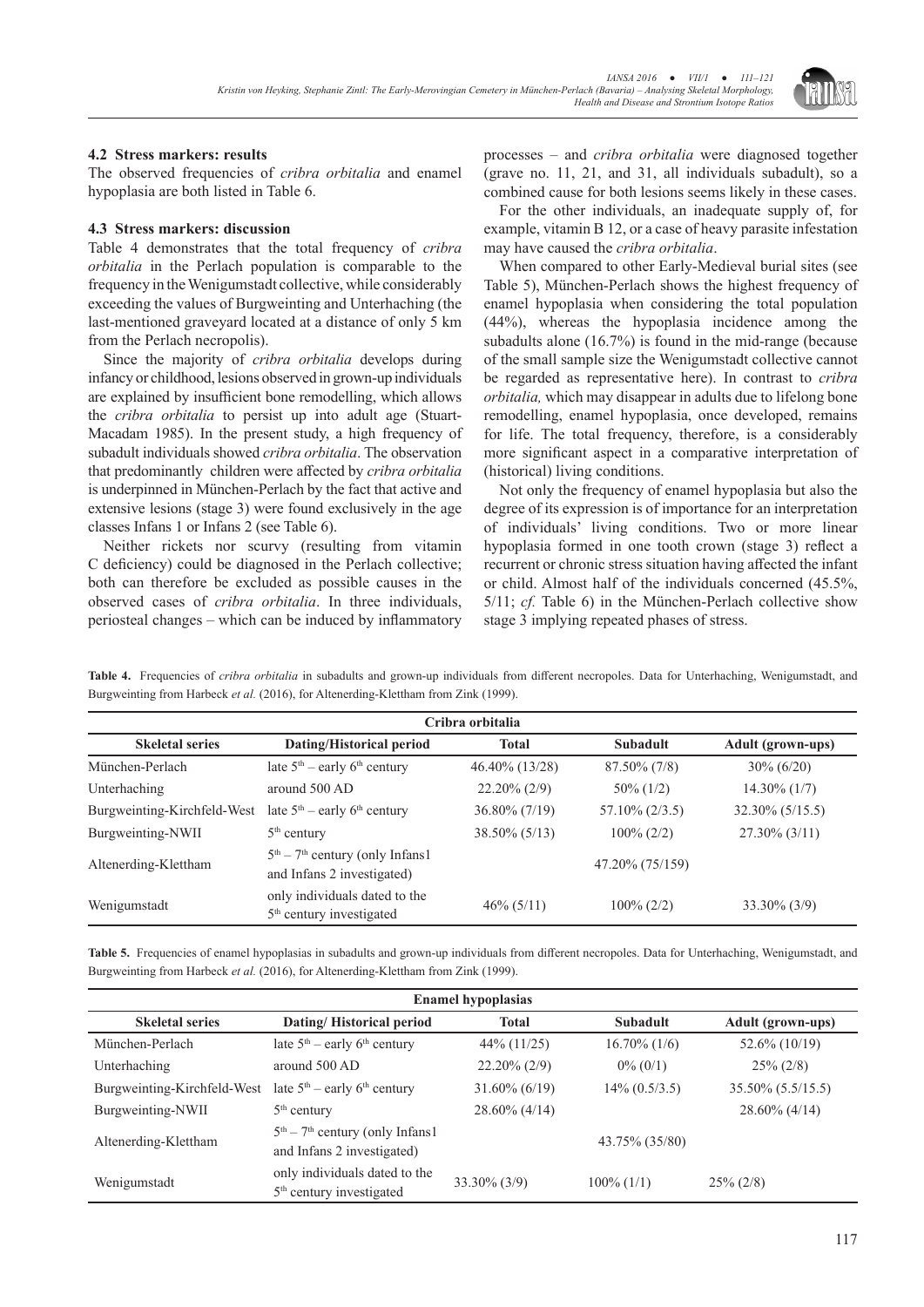

| <b>Burial</b> | <b>Sex</b>   | Age class            | <b>Body height</b> | Cribra           | <b>Enamel</b>    | $S_{r}$ | Stand.      |
|---------------|--------------|----------------------|--------------------|------------------|------------------|---------|-------------|
|               |              | (years)              | (Bach/Breit.)(cm)  | orbitalia        | hypoplasia       |         |             |
| $\mathbf{1}$  | prob. male   | Infans $1(3-5)$      | 88.3               | $\overline{2}$   | $\mathbf{0}$     | 0.70897 | 0.000138788 |
| 2             | nd           | mature $(40-60)$     | 165.1              | $\boldsymbol{0}$ | $\boldsymbol{0}$ |         |             |
| 3             | prob. female | juvenile $(13-20)$   | 169.8              | $\mathbf{1}$     | $\mathfrak{Z}$   | 0.70902 | 0.000103433 |
| 4             | female       | adult (20-24)        | 163.8              | $\mathbf{1}$     | 3                | 0.70945 | 0.000197795 |
| 5             | male         | adult (20-24)        | 175.8              | $\,1$            | $\,1$            | 0.70920 | 0.000023139 |
| 6             | female       | adult-mature (30-50) | 177.8              | $\boldsymbol{0}$ | $\mathbf{1}$     | 0.70867 | 0.000348799 |
| 7             | prob. male   | adult (24-40)        | 159.7              | $\,1$            | $\,1$            | 0.70995 | 0.000551348 |
| 8             | female       | mature $(40-60)$     | 161.1              | $\mathbf{1}$     | $\mathbf{1}$     | 0.70877 | 0.000280209 |
| 9             | prob. male   | Infans $1(3-5)$      | 85.8               | $\mathfrak{Z}$   | $\mathbf{1}$     | 0.70914 | 0.00001858  |
| $10\,$        | prob. male   | mature $(40-60)$     | 169.1              | $\mathbf{1}$     | $\mathbf{1}$     | 0.70957 | 0.000282648 |
| 11            | male         | Infans $1(4-6)$      | 95.0               | $\overline{2}$   | $\mathbf{1}$     | 0.70884 | 0.00023354  |
| $12\,$        | female       | adult $(25-35)$      | 166.8              | $\mathbf{1}$     | $\sqrt{2}$       | 0.70658 | 0.001827359 |
| 13            | male         | adult $(25-35)$      | 171.6              | $\sqrt{2}$       | $\mathbf{1}$     | 0.70865 | 0.000363648 |
| 14            | male         | adult $(25-35)$      | 169.9              | $\,1\,$          | $\,1$            | 0.70961 | 0.000311639 |
| 15            | male         | mature $(40-60)$     | 172.5              | $\mathbf{1}$     | $\sqrt{2}$       | 0.70875 | 0.000296473 |
| 16            | female       | adult (24-40)        | 168.0              | $\mathbf{1}$     | $\sqrt{2}$       | 0.70865 | 0.000365769 |
| $17\,$        | female       | adult-mature (30-50) | 166.7              | $\mathfrak{2}$   | $\overline{3}$   | 0.70900 | 0.000119696 |
| 18            | female       | senile $(60+)$       | 159.5              | $\sqrt{2}$       | $\boldsymbol{0}$ | 0.70866 | 0.000355163 |
| 19            | prob. female | Infans $2(6-8)$      | 108.5              | $\overline{2}$   | $\mathbf{1}$     | 0.70699 | 0.001540981 |
| $20\,$        | male         | adult-mature (30-50) | 173.9              | $\sqrt{2}$       | $\sqrt{2}$       | 0.70942 | 0.000176582 |
| 21            | $^{\rm nd}$  | Infans $1(1-3)$      | 75.3               | $\overline{c}$   | $\mathbf{1}$     | 0.70912 | 0.000033429 |
| $22\,$        | male         | adult-mature (30-50) | 165.2              | $\mathbf{1}$     | $\mathbf{1}$     | 0.71247 | 0.002333257 |
| 23            | prob. male   | adult-mature (30-50) | 162.0              | $\,1\,$          | $\mathbf{1}$     | 0.70903 | 0.000096362 |
| 24            | female       | adult (20-24)        | 158.0              | $\sqrt{2}$       | $\sqrt{2}$       | 0.70899 | 0.000125353 |
| 25            | prob. male   | adult (24-40)        | 163.4              | $\mathbf{1}$     | $\sqrt{2}$       | 0.70872 | 0.000316272 |
| 26            | prob. male   | adult $(20+)$        | 164.3              | $\mathfrak{2}$   | $\sqrt{3}$       | 0.70889 | 0.000198185 |
| 27            | male         | mature $(40-60)$     | 176.7              | $\boldsymbol{0}$ | 3                | 0.71300 | 0.002710145 |
| $28\,$        | prob. female | Infans $2(6-9)$      | 110.8              | 3                | $\mathbf{1}$     | 0.70911 | 0.000041207 |
| 29            | female       | senile $(60+)$       |                    | $\mathbf{1}$     | $\boldsymbol{0}$ | 0.70944 | 0.000193552 |
| $30\,$        | female       | senile $(60+)$       | 163.5              | $\mathbf{1}$     | $\boldsymbol{0}$ | 0.70920 | 0.000023139 |
| 31            | prob. male   | Infans1 $(0.5-2)$    |                    | 3                | $\boldsymbol{0}$ |         |             |
| 32            | nd           | $0 - 0.5$            |                    | $\boldsymbol{0}$ | $\boldsymbol{0}$ |         |             |

#### **Table 6.** Total results of the München-Perlach collective.

In principle, the chronologically-structured sequence of enamel formation allows to determine in which age a hypoplastic line developed (Goodman, Rose 1990) (Figure 6). In the München-Perlach collective no hypoplasia were detected that had developed before the second year of life, which may suggest that there were few problems with children's diseases and malnutrition before this age. This finding is supported by the fact that none of the preserved deciduous teeth (representing the prenatal phase of development) displayed enamel hypoplasia. In most cases the hypoplasia formed between the age of two and five years with a maximum in the 4<sup>th</sup> year of life.

A possible cause of the high stress level in this phase of childhood can be seen in the weaning phase and the loss of passive immunity involved; immunity that had been previously given to the child through maternal immunoglobulins (Stuart-Macadam 1985; Zink 1999). As a result the children get infected more easily with typical children's diseases like measles, mumps or chicken-pox, thus putting a great strain on the organism.

#### **5. Strontium isotope analysis**

Information as to methods, evaluation and the applied cut-off values can be taken from the contribution by Harbeck *et al.* (2016) and Haebler *et al.* (2006).

Strontium isotope analyses were carried out on 27 individuals from München-Perlach. The results show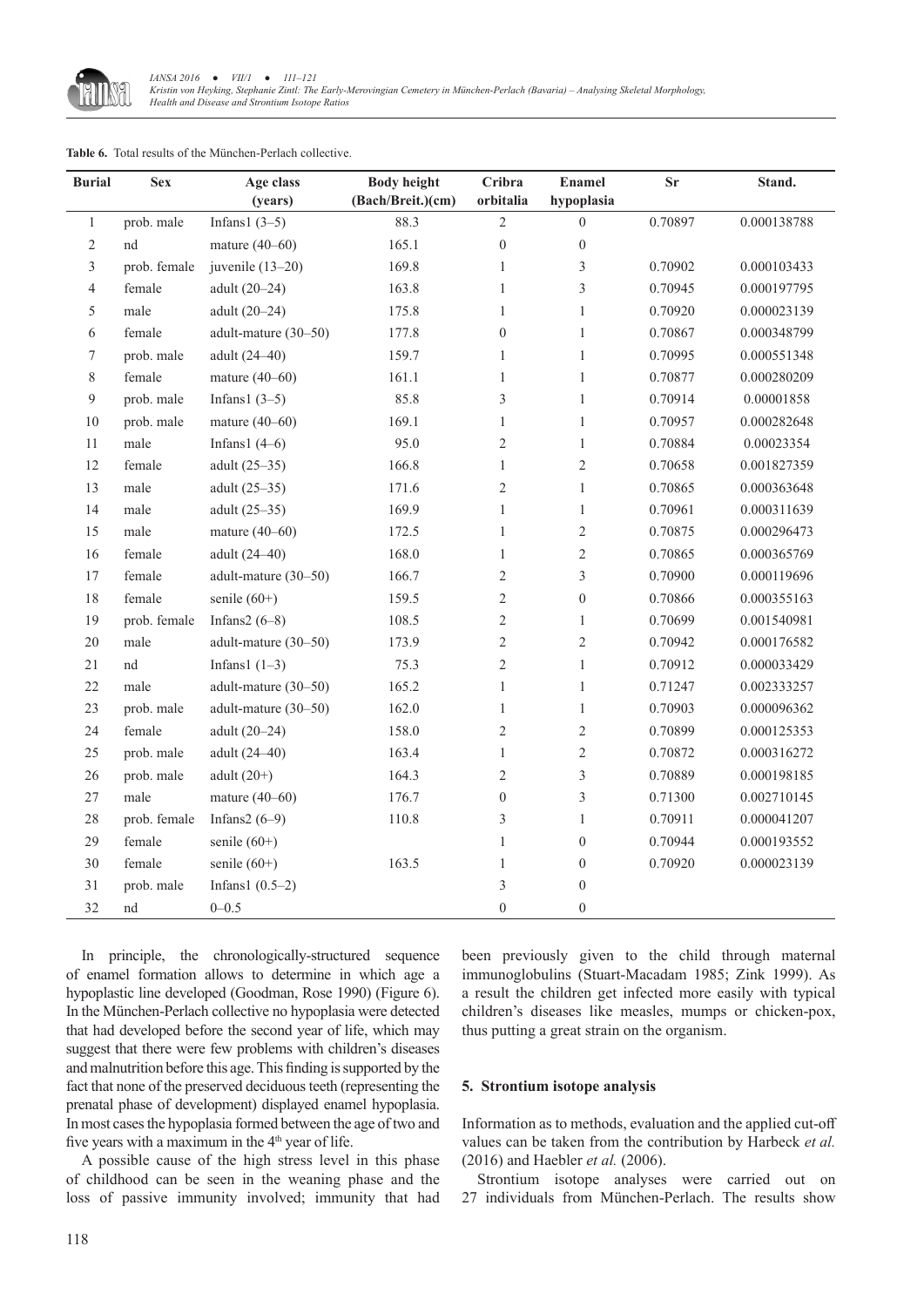

Figure 6. Frequency of enamel hypoplasias (related to the year of their development) in the München-Perlach collective.



that four of them (14.8%) did not consume food and drink from the local (geological) region in their childhood – which most likely indicates that they grew up somewhere else (burial no. 12, 19, 22, 27; *cf.* Table 6). With two (probable) female and two (probable) male individuals, their sex ratio is balanced. Besides three adult or mature individuals (burial no. 12, 22, 27), a 6- to 8-year-old child (burial no. 19) also showed a non-local strontium signature (*cf.* Harbeck *et al.* 2016). The identified proportion of non-locals of 14.8% is very low compared to other contemporary collectives. The contribution by Harbeck *et al.* (2016) mentions proportions of 30% up to 70% of non-local individuals in a sample of four different necropoles. The low result of München-Perlach is remarkable, especially when compared with Unterhaching, a cemetery only 5 km further south, where 70% (the highest proportion determined) of the buried individuals had not spent their early years of life in the local region.

In two of the Perlach individuals (burial no. 22 and 27), the <sup>87</sup>Sr/86Sr ratio is higher than the cut-off value of 0.7103 used here, indicating that they spent their childhood in a region dominated by bedrock containing granite or gneiss.

The strontium isotope signatures of the individuals from burial no. 12 and 19, on the other hand, show values below the cut-off value of 0.708, thus suggesting bedrock dominated by volcanic rocks (for details, see Haebler *et al.* 2006; Harbeck *et al.* 2016). An interesting fact is that strontium ratios below 0.708 were found neither in the neighbouring Unterhaching necropolis nor in the Burgweinting collectives – all of the individuals identified as non-locals in these populations by their strontium signatures showed values higher than the upper threshold value of 0.7103.

The four Perlach individuals identified as "non-locals" represent only a minimum number of people who had not spent their early years of life in the region. For instance, personal mobility within the large and geologically rather homogenous region between the Danube and the Alps cannot be detected by means of the strontium isotope method and the threshold values used here. Thus it is not possible to conclude that all the other individuals had spent their whole life in Perlach (further discussion in Harbeck *et al.* 2016).

The four people with strontium isotope signatures different from all the other individuals were not buried close to each other but rather at opposite ends of the cemetery: burial no. 22 is situated in the northwestern group of graves, burial no. 27 in the east of the cemetery, burial no. 12 lies in its southeastern part and burial no. 19 on the western border of the main group of graves (*cf.* Figure 1). Two of them were buried with brooches, namely the woman in grave no. 12 and the person in grave no. 27 who was identified as male via morphological analysis of the skeleton but nonetheless was buried with an attire typical of females (for possible reasons for a discrepancy between anthropological sex and archaeological gender see Gärtner *et al.* 2013). The graves of the other two "non-locals" did not contain anything that would indicate wealth or high status, as can be assumed for the brooches and other jewellery. This refutes the (maybe rather naïve) idea that people with similar <sup>87</sup>Sr/86Sr isotopic ratios would be buried close to each other because of their potentially similar life story. Furthermore, the hypothesis that people of higher status (indicated by rich grave goods) might be more likely to move to other regions within their lifetime – as the results for the richly-furnished Unterhaching graves seem to suggest – cannot be confirmed either.

# **6. Conclusion**

Sex ratio and distribution of age-of-death of the individuals of the München-Perlach collective can be described as balanced and typical of the Early Middle Ages.

Yet, some anthropological data indicate none too favourable living conditions, especially when compared with those from the Burgweinting and Unterhaching necropoles, namely the high mortality rate of children, the fact that more individuals had died in the adult (instead of mature) age class and the frequency of stress markers. The total frequency of *cribra orbitalia* is comparable to that of the population of Wenigumstadt, while considerably fewer individuals from the Unterhaching and Burgweinting graveyards were affected. The anthropological analysis demonstrates that living conditions in München-Perlach measured on the basis of unspecific stress markers may have been less favourable than in the contemporary collectives of Burgweinting and Unterhaching. Still, it cannot be decided with certainty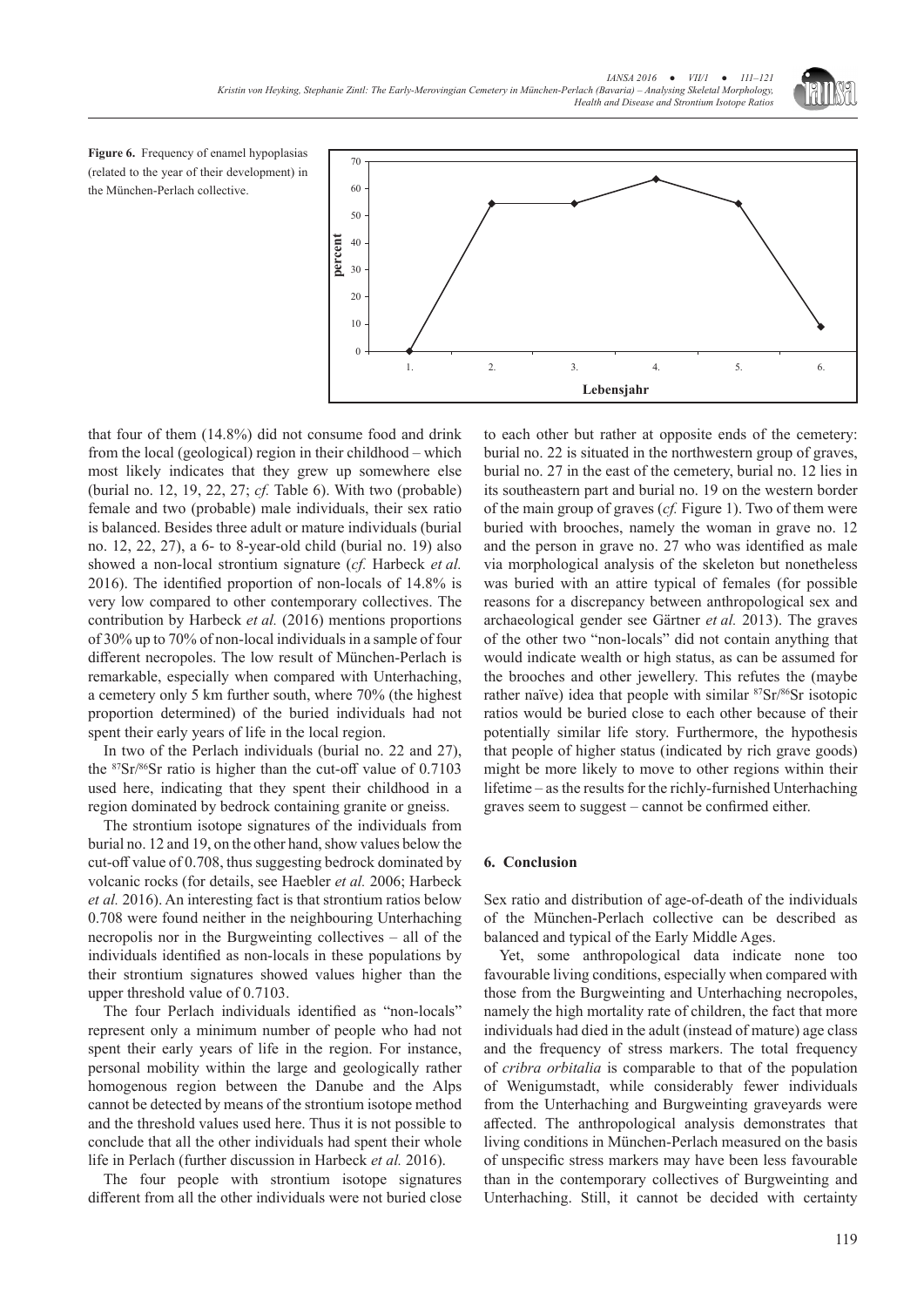

whether really "bad" or only rather ordinary average living conditions have to be assumed for Perlach, as it might well be possible that the individuals buried in the "reference necropoles" of Burgweinting and Unterhaching had lived under extraordinarily good living conditions. For further interpretation, additional representative cemetery collectives would be needed.

Furthermore, the Perlach population differs from the "reference necropoles" of Burgweinting and Unterhaching in regard to the number of individuals identified as "nonlocals" – a number which is considerably lower in Perlach. Again, a broader basis of comparison would be desirable.

#### **Acknowledgement**

This study was conducted with financial aid by the Gesellschaft für Archäologie in Bayern e.V. for laboratory costs. We would also like to thank Mike Schweissing for the mass spectrometry measurements of the Sr-isotopes and Anja Staskiewicz for her helpful comments and for translating large parts of the manuscript to English.

#### **References**

- ACSÁDI, G., NEMERSKÉRI, J. 1970: *History of human life span* and *mortality*. Akademiai Kiado, Budapest.
- AUFDERHEIDE, A., RODRIGUEZ-MARTIN, C. 1998: *The Camebridge Encyclopedia of human paleopathology*. University Press, Cambridge.
- BENNIKE, P., LEWIS, M.E., SCHUTKOWSKI, H., VALENTIN, F. 2005: Comparison of child morbidity in two contrasting medieval cemeteries from Denmark. *American Journal of Physical Anthropology* 128, 734– 746.
- BOCQUET, J.P., MASSET, C. 1977: Estimateurs en Paléodémographie. *L`Homme* 17, 65–90.
- CODREANU-WINDAUER, S., SCHLEUDER, R. 2013: Gräber des 5. Jahrhunderts von Regensburg-Burgweinting aus archäologischer und anthropologischer Sicht. *Bericht der Bayerischen Bodendenkmalpflege* 54, 2013, 351–362.
- FEHR, H., LATER, C., VOLPERT, H.-P. 2005: Eine reiche Grabgruppe der frühen Merowingerzeit aus Unterhaching, Landkreis München, Oberbayern. *Das archäologische Jahr in Bayern* 2005, 93–96.
- GÄRTNER, T., HAAS-GEBHARD, B., HARBECK, M., IMMLER, F., ROTT, A. 2013: Frühmittelalterliche Frauen in Waffen? Divergenzen zwischen der archäologischen und anthropologischen Geschlechtsansprache. *Bayerische Vorgeschichtsblätter* 79, 2014, 219– 240.
- GOODMAN, A.H., ROSE, J.C. 1990: Assessment of systematic physiological perturbations from dental enamel hypoplasias and associated histological structures. *Yearbook of Physical Anthropology* 33, 59–110.
- GRUPE, G. 1995: Zur Ätiologie der *Cribra orbitalia*: Auswirkung auf das Aminosäureprofil im Knochenkollagen und den Eisengehlat des Knochenminerals. *Zeitschrift für Morphologie und Anthropologie* 81, 125–137.
- GRUPE, G., CHRISTIANSEN, K., SCHRÖDER, I., WITTWER-BACKOFEN, U. 2005: *Anthropologie. Ein einführendes Lehrbuch*. Springer, Berlin, Heidelberg, New York.
- HAAS-GEBHARD, B., FEHR, H. 2013: *Unterhaching. Eine Grabgruppe der Zeit um 500 n. Chr. bei München.* Abhandlungen und Bestandskataloge der Archäologischen Staatssammlung 1. Archäologische Staatssammlung, München.

HAEBLER, K., ZINTL, S., GRUPE, G. 2006: Lebensbedingungen und

Mobilität im frühmittelalterlichen Perlach. *Bulletin der Schweizerischen Gesellschaft für Anthropologie* 12, 2, 47–62.

- HARBECK, M., MÜLLER, R., CODREANU-WINDAUER, S., HABERSTROH, J. 2016: Living at the outskirts of the former Roman Empire. A study of 5th century Bavarian burials. *IANSA* VI/1/2016.
- HARBECK, M., SEILER, M., HEGERL, C., BAUER, S., GRUPE, G. 2013: Eine eingewanderte Familie von hohem Rang? Anthropologische Charakterisierung der frühmittelalterlichen Grablege von Unterhaching im zeitgenössischen Kontext. In: B. Haas-Gebhard, H. Fehr (Eds.): *Unterhaching. Eine Grabgruppe der Zeit um 500 n. Chr. bei München.* Abhandlungen und Bestandskatalog der Archäologischen Staatssammlung München 1, 209–222.
- HERRMANN, B., GRUPE, G., HUMMEL, S., PIEPENBRINK, H., SCHUTKOWSKI, H. 1990: *Prähistorische Anthropologie. Leitfaden der Feld- und Labormethoden*. Springer, Berlin, Heidelberg.
- HILLSON, S.W., BOND, S. 1997: Relationship of enamel hypoplasia to the pattern of tooth crown growth: A discussion. *American Journal of Physical Anthropology* 104, 89–103.
- KNAUT M.1993: *Die alamannischen Gräberfelder von Neresheim und Kösingen, Ostalbkreis*. Forschungen und Berichte zur Vor- und Frühgeschichte in Baden-Württemberg 48. Theiss, Stuttgart.
- KOKKOTIDIS, K.G. 1999: Von der Wiege bis zur Bahre Untersuchungen zur Paläodemographie der Alamannen des frühen Mittelalters. MS. Dissertation. Deposited: University Library in Cologne (Köln), Germany.
- LANGENSCHEIDT, F. 1985: *Methodenkritische Untersuchungen zu Paläodemographie am Beispiel zweier fränkischer Gräberfelder.* Bundesinstitut für Bevölkerungsforschung, Wiesbaden.
- LEWIS, M., ROBERTS, C. 1997: Growing pains: the interpretation of stress indicators. *International Journal of Osteoarchaeology* 7, 581–586.
- LOHRKE, B. 2004: *Kinder in der Merowingerzeit. Gräber von Mädchen und Jungen in der Alamannia*. Freiburger Beiträge zur Archäologie und Geschichte des ersten Jahrtausends 9. Leidorf, Rahden/Westfalen.
- MARTIN, M. 1984: Weinsiebchen und Toilettgerät. In: *Der spätrömische Silberschatz von Kaiseraugst*. Basler Beiträge zur Ur- und Frühgeschichte 9, Habegger, Derendingen, 97–132.
- MASSLER, M., SCHOUR, J., LINDEN, C.T. 1965: *Medica-Bildatlas des Mundes und der Zähne. Anatomie und Pathologie*. Medica Verlag, Stuttgart, Wien, Zürich.
- OWENS, I. P. F. 2008: Sex differences in mortality rate. *Science* 297, 2008– 2009.
- RIBOT, I., ROBERTS, C. 1996: A Study of Non-specific Stress Indicators and Skeletal Growth in Two Mediaeval Subadult Populations. *Journal of Archaeological Science* 23, 67–79.
- SCHULTZ, M. 1988: Paläopathologische Diagnostik. In: Knußmann, R. (Ed.): *Anthropologie der vergleichenden Biologie des Menschen*. Gustav Fischer Verlag, Stuttgart, 480–496.
- SCHUTKOWSKI, H., GRUPE G. 1997: Zusammenhänge zwischen *Cribra orbitalia*, archäometrischen Befunden am Skelett und Habitatbedingungen. *Anthropologischer Anzeiger* 55, 155–166.
- STEINBOCK, R.T. 1976: *Paleopathological diagnosis and interpretation: bone diseases in ancient human populations*. Thomas, Springfield.
- STECKEL, R. H., LARSEN, C. S., SCIULLI, P. W., WALKER, P. 2005: *The Global History of Health Project. Data Collection Codebook*. http:// global.sbs.ohio-state.edu
- STUART-MACADAM, P. 1985: Porotic hyperostosis: Representative of a childhood condition. *American Journal of Physical Anthropology* 66, 391–398.
- SULLIVAN, A. 2005: Prevalence and etiology of acquired anemia in Medieval York, England. *American Journal of Physical Anthropology* 128, 252–272.
- STROTT, N. 2006: Paläodemographie frühmittelalterlicher Bevölkerungen Altbaierns – Diachrone und allopatrische Trends. MS. Dissertation. Deposited: Institut für Anthropologie und Humangenetik, Ludwig-Maximilians-Universität München.
- TIMMERMANN, M. 2009: Das Ihlower Zisterzienserkloster: Beten, Arbeiten und heilsames Leben im Mittelalter! Eine anthropologische Untersuchung. MS. Dissertation. Deposited: Freien Universität Berlin.
- VOLPERT, H.-P. 2004/2005: Die römische Siedlung von München-Perlach, Schmidbauerstraße (Grabung 1999/2000). *Bericht der Bayerischen Bodendenkmalpflege* 45/46, 2004/05, 271–279.
- WAHL, J. 1992: Der anthropologische Befund der Heidelberger